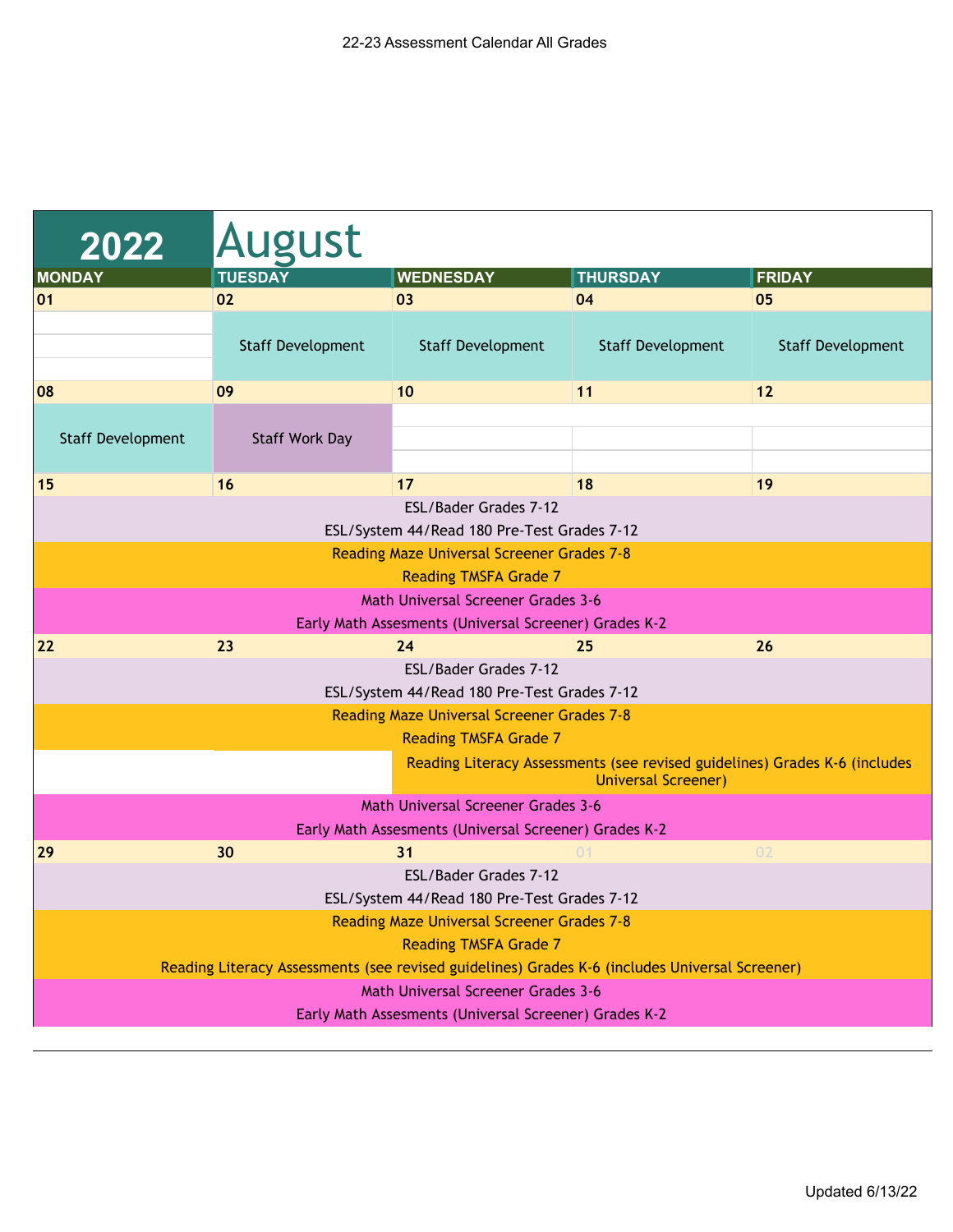| 2022          | September                                                                                      |                                                                                                |                                                   |               |  |  |
|---------------|------------------------------------------------------------------------------------------------|------------------------------------------------------------------------------------------------|---------------------------------------------------|---------------|--|--|
| <b>MONDAY</b> | <b>TUESDAY</b>                                                                                 | <b>WEDNESDAY</b>                                                                               | <b>THURSDAY</b>                                   | <b>FRIDAY</b> |  |  |
| 05            | 06                                                                                             | 07                                                                                             | 08                                                | 09            |  |  |
|               |                                                                                                |                                                                                                | ESL/Bader Grades 7-12                             |               |  |  |
|               |                                                                                                |                                                                                                | ESL/System 44/Read 180 Pre-Test Grades 7-12       |               |  |  |
|               |                                                                                                |                                                                                                | <b>Reading Maze Universal Screener Grades 7-8</b> |               |  |  |
| Holiday       |                                                                                                |                                                                                                | <b>Reading TMSFA Grade 7</b>                      |               |  |  |
|               | Reading Literacy Assessments (see revised guidelines) Grades K-6 (includes Universal Screener) |                                                                                                |                                                   |               |  |  |
|               | <b>Math Universal Screener Grades 3-6</b>                                                      |                                                                                                |                                                   |               |  |  |
|               |                                                                                                | Early Math Assesments (Universal Screener) Grades K-2                                          |                                                   |               |  |  |
| 12            | 13                                                                                             | 14                                                                                             | 15                                                | 16            |  |  |
|               |                                                                                                | Reading Literacy Assessments (see revised guidelines) Grades K-6 (includes Universal Screener) |                                                   |               |  |  |
|               |                                                                                                | <b>Reading TMSFA Grade 7</b>                                                                   |                                                   |               |  |  |
|               |                                                                                                | <b>Pre-K Assessments</b>                                                                       |                                                   |               |  |  |
| 19            | 20                                                                                             | 21                                                                                             | 22                                                | 23            |  |  |
|               |                                                                                                | Reading TMSFA Grade 7                                                                          |                                                   |               |  |  |
|               | <b>Pre-K Assessments</b>                                                                       |                                                                                                |                                                   |               |  |  |
|               |                                                                                                | ELA On-Demand Collection Window Grade 2 (Post-Narrative data entered by October 7)             |                                                   |               |  |  |
| 26            | 27                                                                                             | 28                                                                                             | 29                                                | 30            |  |  |
|               |                                                                                                | <b>Pre-K Assessments</b>                                                                       |                                                   |               |  |  |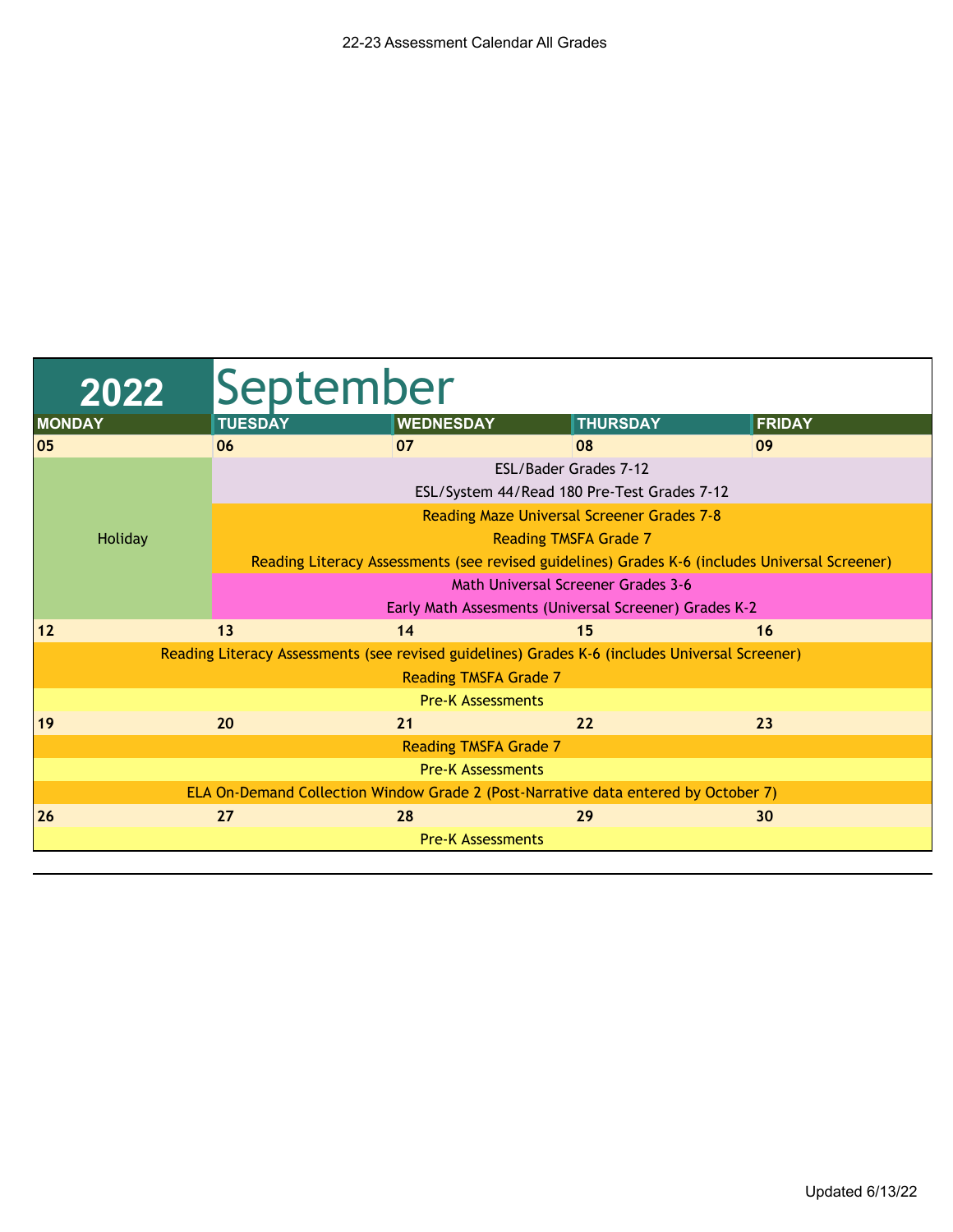| 2022                                                                 | October                              |                                      |                                                        |                          |  |  |
|----------------------------------------------------------------------|--------------------------------------|--------------------------------------|--------------------------------------------------------|--------------------------|--|--|
| <b>MONDAY</b>                                                        | <b>TUESDAY</b>                       | <b>WEDNESDAY</b>                     | <b>THURSDAY</b>                                        | <b>FRIDAY</b>            |  |  |
| 03                                                                   | 04                                   | 05                                   | 06                                                     | 07                       |  |  |
|                                                                      |                                      |                                      |                                                        | <b>Staff Development</b> |  |  |
| 10                                                                   | 11                                   | 12                                   | 13                                                     | 14                       |  |  |
|                                                                      |                                      | PSAT/NMSQT Grades 9-11               |                                                        |                          |  |  |
| Holiday                                                              |                                      | SAT School Day Grade 12              |                                                        |                          |  |  |
|                                                                      |                                      |                                      | <b>PSAT 8/9</b>                                        |                          |  |  |
|                                                                      |                                      |                                      | NAEP Testing (TEA Selected Campuses)                   |                          |  |  |
| 17                                                                   | 18                                   | 19                                   | 20                                                     | 21                       |  |  |
|                                                                      |                                      | GT CogAT Grade 2                     |                                                        |                          |  |  |
|                                                                      |                                      | NAEP Testing (TEA Selected Campuses) |                                                        |                          |  |  |
| 24                                                                   | 25                                   | 26                                   | 27                                                     | 28                       |  |  |
|                                                                      |                                      |                                      | Interim Assessments (Mth & Rdg 3-8, Alg I, Eng I & II) |                          |  |  |
|                                                                      |                                      | <b>GT CogAT Grade 2</b>              |                                                        |                          |  |  |
|                                                                      | NAEP Testing (TEA Selected Campuses) |                                      |                                                        |                          |  |  |
| 31                                                                   | Notes:                               |                                      |                                                        |                          |  |  |
| Interim Assessments (Mth<br>& Rdg 3-8, Alg I, Eng I &<br>$\parallel$ |                                      |                                      |                                                        |                          |  |  |
|                                                                      |                                      |                                      |                                                        |                          |  |  |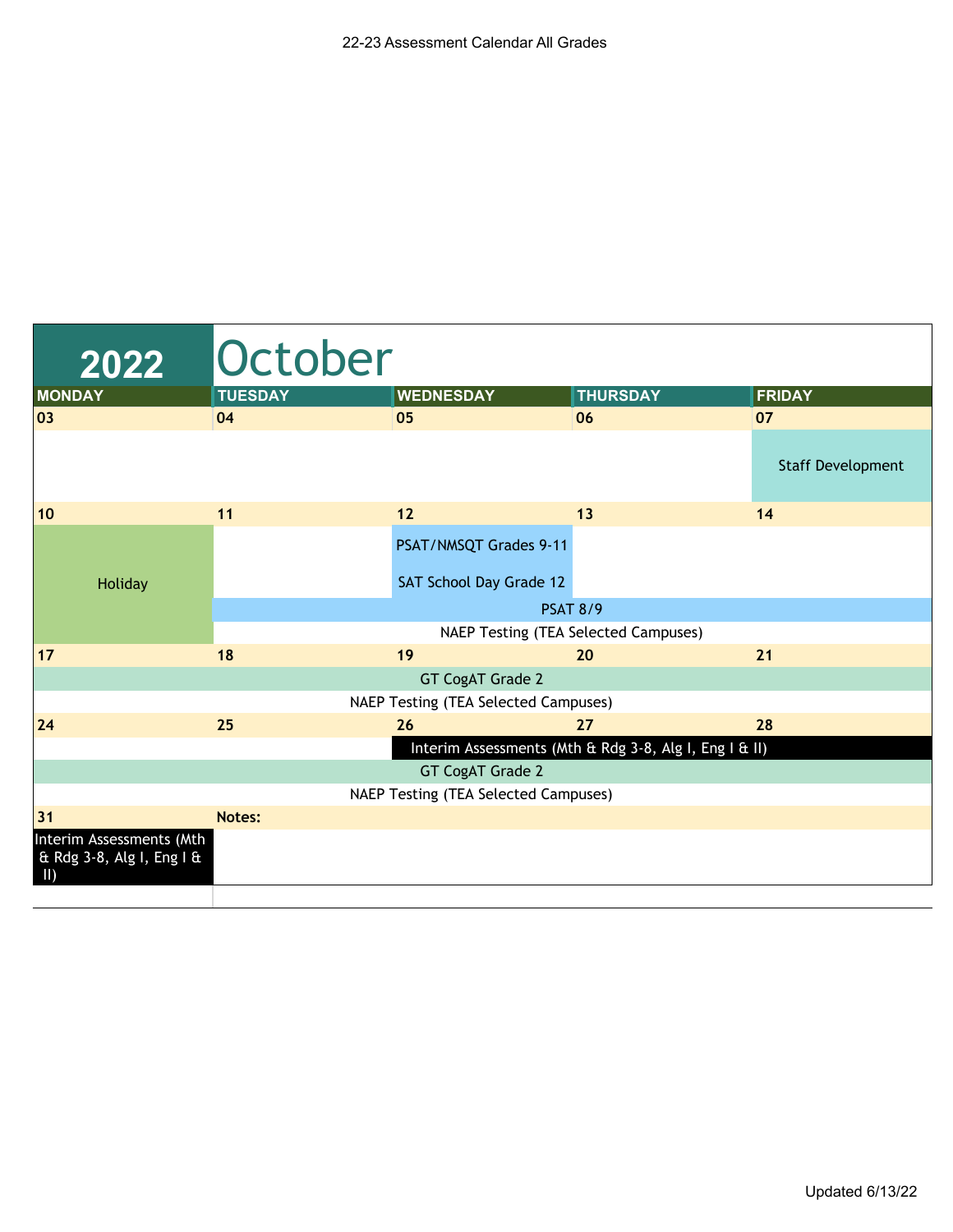| 2022                      | <b>November</b>                                    |                                                        |                           |               |
|---------------------------|----------------------------------------------------|--------------------------------------------------------|---------------------------|---------------|
| <b>MONDAY</b>             | <b>TUESDAY</b>                                     | <b>WEDNESDAY</b>                                       | <b>THURSDAY</b>           | <b>FRIDAY</b> |
|                           | 01                                                 | 02                                                     | 03                        | 04            |
|                           |                                                    | Interim Assessments (Mth & Rdg 3-8, Alg I, Eng I & II) |                           |               |
|                           |                                                    |                                                        | TSI Fall Testing Grade 12 |               |
|                           |                                                    | NAEP Testing (TEA Selected Campuses)                   |                           |               |
| 07                        | 08                                                 | 09                                                     | 10                        | 11            |
|                           |                                                    | Interim Assessments (Mth & Rdg 3-8, Alg I, Eng I & II) |                           |               |
| TSI Fall Testing Grade 12 | <b>Staff Development</b>                           |                                                        | TSI Fall Testing Grade 12 |               |
|                           |                                                    | NAEP Testing (TEA Selected Campuses)                   |                           |               |
| 14                        | 15                                                 | 16                                                     | 17                        | 18            |
| $\parallel$               | Interim Assessments (Mth & Rdg 3-8, Alg I, Eng I & |                                                        |                           |               |
|                           |                                                    | TSI Fall Testing Grade 12                              |                           |               |
|                           |                                                    | NAEP Testing (TEA Selected Campuses)                   |                           |               |
| 21                        | 22                                                 | 23                                                     | 24                        | 25            |
|                           |                                                    | Holiday                                                |                           |               |
| 28                        | 29                                                 | 30                                                     | 01                        | 02            |
|                           |                                                    | NAEP Testing (TEA Selected Campuses)                   |                           |               |
|                           |                                                    | TSI Fall Testing Grade 12                              |                           |               |
|                           |                                                    |                                                        |                           |               |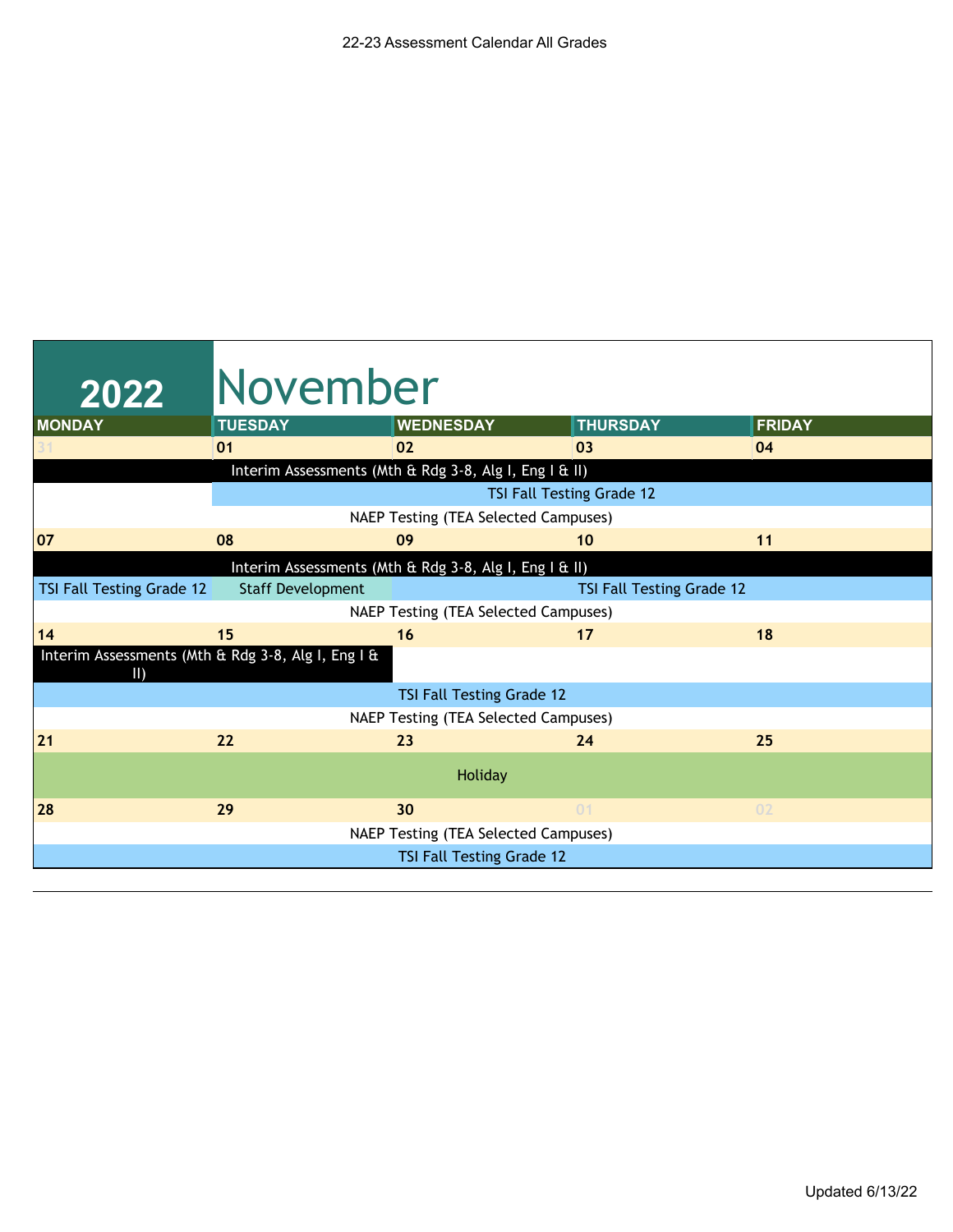| 2022          | <b>December</b>        |                                                                                                                           |                              |               |
|---------------|------------------------|---------------------------------------------------------------------------------------------------------------------------|------------------------------|---------------|
| <b>MONDAY</b> | <b>TUESDAY</b>         | <b>WEDNESDAY</b>                                                                                                          | <b>THURSDAY</b>              | <b>FRIDAY</b> |
| 05            | 06                     | 07                                                                                                                        | 08                           | 09            |
|               |                        | TSI Fall Testing Grade 12                                                                                                 |                              |               |
|               | <b>STAAR EOC Eng I</b> |                                                                                                                           | <b>STAAR EOC Eng II</b>      |               |
|               |                        |                                                                                                                           | STAAR EOC Alg I, Bio, US His |               |
|               |                        | NAEP Testing (TEA Selected Campuses)                                                                                      |                              |               |
| $12$          | 13                     | 14                                                                                                                        | 15                           | 16            |
|               |                        | STAAR EOC Alg I, Bio, US His                                                                                              |                              |               |
|               |                        | Reading Literacy Assessments (see revised guidelines) Grade K-4 (includes Universal Screener) & Dyslexia Screener Grade 1 |                              |               |
|               |                        | NAEP Testing (TEA Selected Campuses)                                                                                      |                              |               |
| 19            | 20                     | 21                                                                                                                        | 22                           | 23            |
|               |                        | Holiday                                                                                                                   |                              |               |
| 26            | 27                     | 28                                                                                                                        | 29                           | 30            |
|               |                        | Holiday                                                                                                                   |                              |               |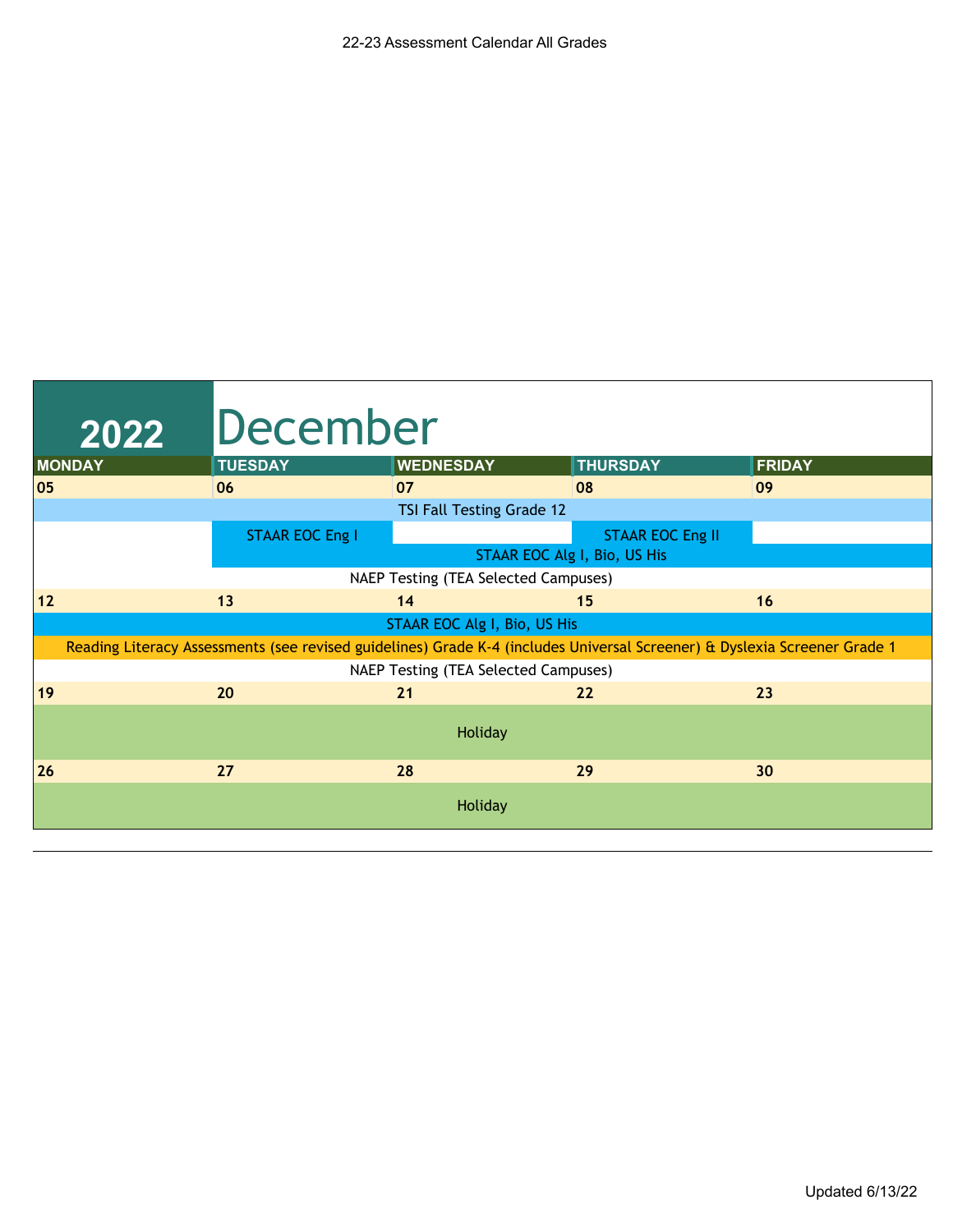| 2023                                                                                                                            | <b>January</b>                                                                                           |                                                       |                                                                                 |                                                                                                                           |  |  |
|---------------------------------------------------------------------------------------------------------------------------------|----------------------------------------------------------------------------------------------------------|-------------------------------------------------------|---------------------------------------------------------------------------------|---------------------------------------------------------------------------------------------------------------------------|--|--|
| <b>MONDAY</b>                                                                                                                   | <b>TUESDAY</b>                                                                                           | <b>WEDNESDAY</b>                                      | <b>THURSDAY</b>                                                                 | <b>FRIDAY</b>                                                                                                             |  |  |
| 02                                                                                                                              | 03                                                                                                       | 04                                                    | 05                                                                              | 06                                                                                                                        |  |  |
|                                                                                                                                 |                                                                                                          |                                                       | <b>Reading Maze Universal Screener Grades 7-8</b><br><b>Universal Screener)</b> | Reading Literacy Assessments (see revised guidelines) Grades 5-6 (includes                                                |  |  |
| Holiday                                                                                                                         | <b>Staff Work Day</b>                                                                                    | <b>Math Universal Screener Grades 3-6</b>             |                                                                                 |                                                                                                                           |  |  |
|                                                                                                                                 |                                                                                                          | Early Math Assesments (Universal Screener) Grades K-2 |                                                                                 |                                                                                                                           |  |  |
|                                                                                                                                 |                                                                                                          |                                                       | Universal Screener) & Dyslexia Screener Grade 1                                 | Reading Literacy Assessments (see revised guidelines) Grade K-4 (includes                                                 |  |  |
| 09                                                                                                                              | 10                                                                                                       | 11                                                    | 12                                                                              | 13                                                                                                                        |  |  |
|                                                                                                                                 |                                                                                                          | <b>Reading Maze Universal Screener Grades 7-8</b>     |                                                                                 |                                                                                                                           |  |  |
|                                                                                                                                 | Reading Literacy Assessments (see revised guidelines) Grades 5-6 (includes Universal Screener)           |                                                       |                                                                                 |                                                                                                                           |  |  |
|                                                                                                                                 |                                                                                                          | <b>Pre-K Assessments</b>                              |                                                                                 |                                                                                                                           |  |  |
|                                                                                                                                 |                                                                                                          | <b>Math Universal Screener Grades 3-6</b>             |                                                                                 |                                                                                                                           |  |  |
|                                                                                                                                 |                                                                                                          | Early Math Assesments (Universal Screener) Grades K-2 |                                                                                 |                                                                                                                           |  |  |
|                                                                                                                                 | Reading Literacy Assessments (see revised guidelines) Grade K-4 (includes Universal Screener)            |                                                       |                                                                                 |                                                                                                                           |  |  |
| 16                                                                                                                              | 17                                                                                                       | 18                                                    | 19                                                                              | 20                                                                                                                        |  |  |
|                                                                                                                                 | <b>Reading Maze Universal Screener Grades 7-8</b>                                                        |                                                       |                                                                                 |                                                                                                                           |  |  |
|                                                                                                                                 | Reading Literacy Assessments (see revised guidelines) Grades 5-6 (includes Universal Screener)           |                                                       |                                                                                 |                                                                                                                           |  |  |
| Holiday                                                                                                                         | <b>Pre-K Assessments</b><br><b>Math Universal Screener Grades 3-6</b>                                    |                                                       |                                                                                 |                                                                                                                           |  |  |
|                                                                                                                                 | Early Math Assesments (Universal Screener) Grades K-2                                                    |                                                       |                                                                                 |                                                                                                                           |  |  |
|                                                                                                                                 | Reading Literacy Assessments (see revised guidelines) Grade K-4 (includes Universal Screener) & Dyslexia |                                                       |                                                                                 |                                                                                                                           |  |  |
|                                                                                                                                 |                                                                                                          |                                                       | <b>Screener Grade 1</b>                                                         |                                                                                                                           |  |  |
| 23                                                                                                                              | 24                                                                                                       | 25                                                    | 26                                                                              | 27                                                                                                                        |  |  |
|                                                                                                                                 |                                                                                                          | <b>Reading Maze Universal Screener Grades 7-8</b>     |                                                                                 |                                                                                                                           |  |  |
|                                                                                                                                 | Reading Literacy Assessments (see revised guidelines) Grades 5-6 (includes Universal Screener)           |                                                       |                                                                                 | Reading Literacy Assessments (see revised guidelines) Grade K-4 (includes Universal Screener) & Dyslexia Screener Grade 1 |  |  |
|                                                                                                                                 |                                                                                                          | GT Testing (Referred Only) Grades K-12                |                                                                                 |                                                                                                                           |  |  |
|                                                                                                                                 |                                                                                                          | <b>Pre-K Assessments</b>                              |                                                                                 |                                                                                                                           |  |  |
|                                                                                                                                 |                                                                                                          | <b>Math Universal Screener Grades 3-6</b>             |                                                                                 |                                                                                                                           |  |  |
|                                                                                                                                 |                                                                                                          | Early Math Assesments (Universal Screener) Grades K-2 |                                                                                 |                                                                                                                           |  |  |
| 30                                                                                                                              | 31                                                                                                       | 01                                                    | 02                                                                              | 03                                                                                                                        |  |  |
| Interim Assessments (Mth & Rdg 3-8, Alg I, Eng I &<br>$\parallel$                                                               |                                                                                                          |                                                       |                                                                                 |                                                                                                                           |  |  |
| <b>Reading Maze Universal Screener Grades 7-8</b>                                                                               |                                                                                                          |                                                       |                                                                                 |                                                                                                                           |  |  |
| Reading Literacy Assessments (see revised<br>guidelines) Grade K-6 (includes Universal Screener)<br>& Dyslexia Screener Grade 1 |                                                                                                          |                                                       |                                                                                 |                                                                                                                           |  |  |
|                                                                                                                                 | GT Testing (Referred Only) Grades K-12                                                                   |                                                       |                                                                                 |                                                                                                                           |  |  |
| <b>Math Universal Screener Grades 3-6</b>                                                                                       |                                                                                                          |                                                       |                                                                                 |                                                                                                                           |  |  |
|                                                                                                                                 | Early Math Assesments (Universal Screener) Grades<br>$K-2$                                               |                                                       |                                                                                 |                                                                                                                           |  |  |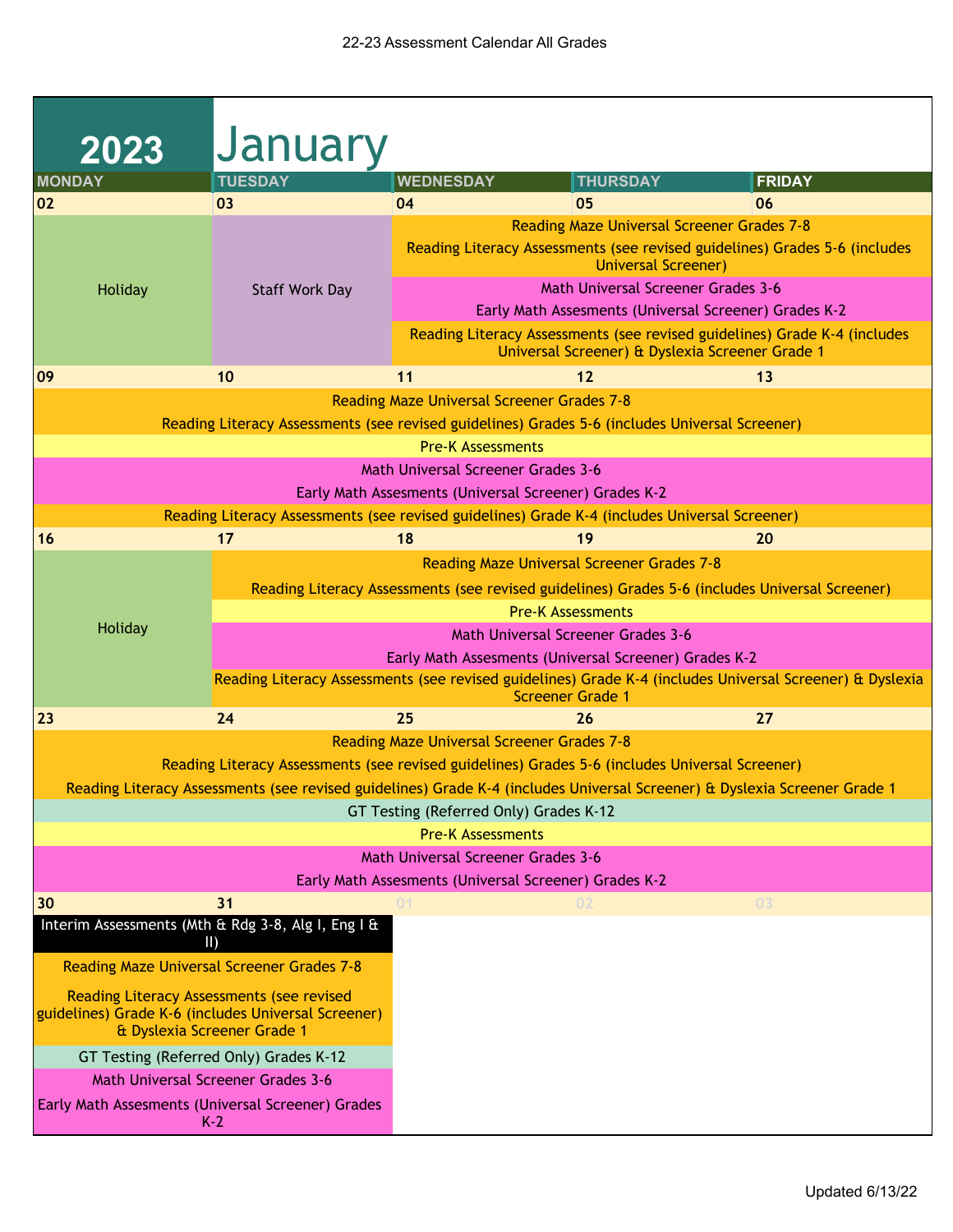| 2023                                              | February                                              |                                                                                           |                                                                            |                          |  |  |  |
|---------------------------------------------------|-------------------------------------------------------|-------------------------------------------------------------------------------------------|----------------------------------------------------------------------------|--------------------------|--|--|--|
| <b>MONDAY</b>                                     | <b>TUESDAY</b>                                        | <b>WEDNESDAY</b>                                                                          | <b>THURSDAY</b>                                                            | <b>FRIDAY</b>            |  |  |  |
| 30                                                | 31                                                    |                                                                                           | $\overline{2}$                                                             | 3                        |  |  |  |
|                                                   |                                                       |                                                                                           | Interim Assessments (Mth & Rdg 3-8, Alg I, Eng I & II)                     |                          |  |  |  |
| <b>Reading Maze Universal Screener Grades 7-8</b> |                                                       |                                                                                           |                                                                            |                          |  |  |  |
|                                                   |                                                       | <b>Universal Screener)</b>                                                                | Reading Literacy Assessments (see revised guidelines) Grades 5-6 (includes |                          |  |  |  |
| GT Testing (Referred Only) Grades K-12            |                                                       |                                                                                           |                                                                            |                          |  |  |  |
| <b>Math Universal Screener Grades 3-6</b>         |                                                       |                                                                                           |                                                                            |                          |  |  |  |
|                                                   | Early Math Assesments (Universal Screener) Grades K-2 |                                                                                           |                                                                            |                          |  |  |  |
| 06                                                | 07                                                    | 08                                                                                        | 09                                                                         | 10                       |  |  |  |
|                                                   |                                                       | Interim Assessments (Mth & Rdg 3-8, Alg I, Eng I & II)                                    |                                                                            |                          |  |  |  |
|                                                   |                                                       | ELA On-Demand Collection Window Grade 1 (Post-Inforfmational data entered by February 17) |                                                                            |                          |  |  |  |
| 13                                                | 14                                                    | 15                                                                                        | 16                                                                         | 17                       |  |  |  |
|                                                   |                                                       | Interim Assessments (Mth & Rdg 3-8, Alg I, Eng I & II)                                    |                                                                            | <b>Staff Development</b> |  |  |  |
| 20                                                | 21                                                    | 22                                                                                        | 23                                                                         | 24                       |  |  |  |
|                                                   |                                                       |                                                                                           | <b>TELPAS/TELPAS Alt</b>                                                   |                          |  |  |  |
| Holiday                                           |                                                       |                                                                                           | Credit By Exam Grade 8 Math                                                |                          |  |  |  |
| 27                                                | 28                                                    | 01                                                                                        |                                                                            | 03                       |  |  |  |
|                                                   |                                                       | Interim Assessments (Grades 5/8 Sci, 8 Soc Stu, Bio, & US His)                            |                                                                            |                          |  |  |  |
|                                                   |                                                       | <b>TELPAS/TELPAS Alt</b>                                                                  |                                                                            |                          |  |  |  |
|                                                   |                                                       | <b>SAT School Day Spring</b><br>Option 1 Grades 11-12                                     |                                                                            |                          |  |  |  |
|                                                   |                                                       |                                                                                           | TSI Spring Testing Grades 10-12                                            |                          |  |  |  |
|                                                   |                                                       |                                                                                           |                                                                            |                          |  |  |  |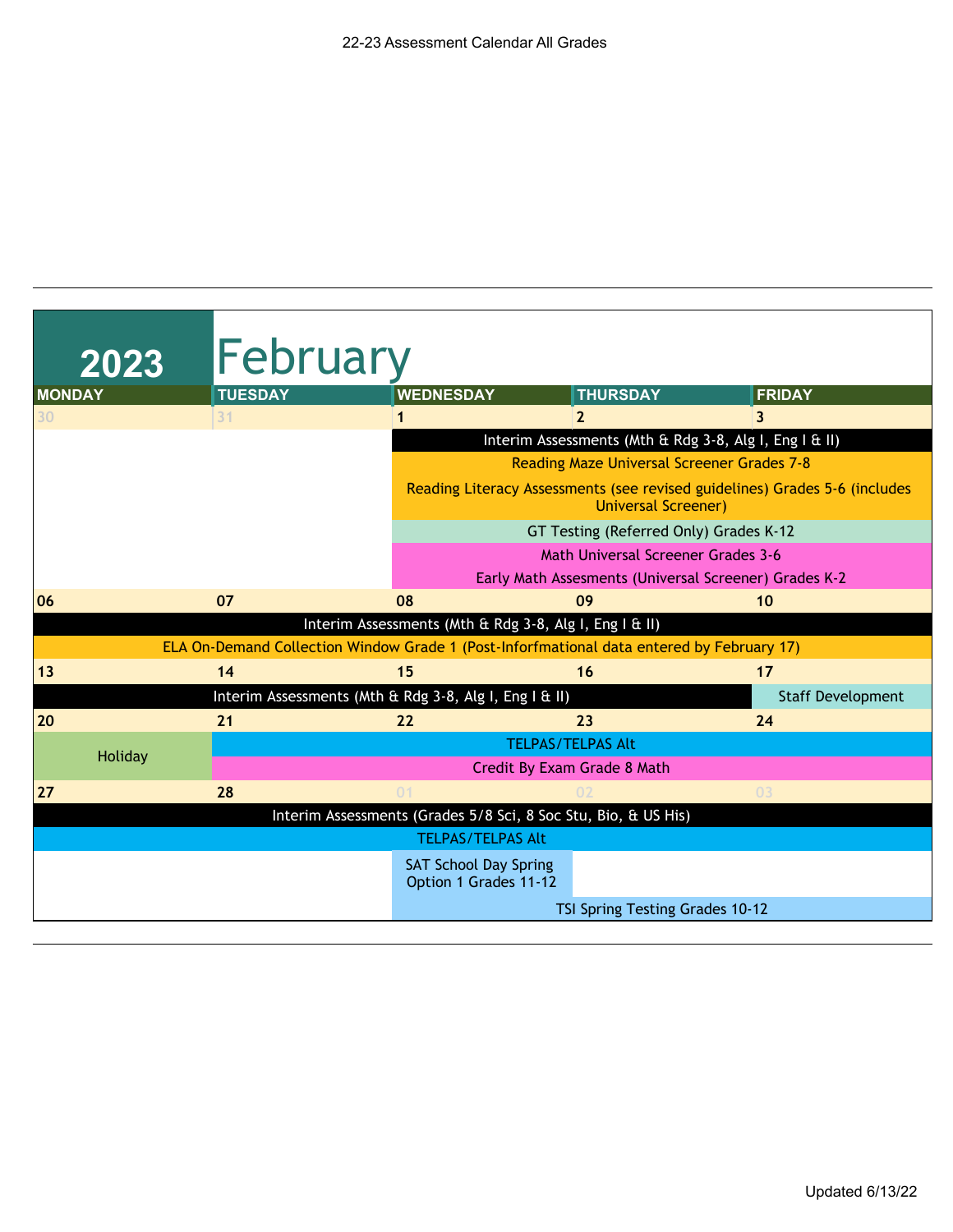| <b>March</b>                                                   |                                                       |                 |                                                                                                                                                                         |  |  |  |
|----------------------------------------------------------------|-------------------------------------------------------|-----------------|-------------------------------------------------------------------------------------------------------------------------------------------------------------------------|--|--|--|
| <b>TUESDAY</b>                                                 | <b>WEDNESDAY</b>                                      | <b>THURSDAY</b> | <b>FRIDAY</b>                                                                                                                                                           |  |  |  |
| 07                                                             | 08                                                    | 09              | 10                                                                                                                                                                      |  |  |  |
|                                                                |                                                       |                 |                                                                                                                                                                         |  |  |  |
|                                                                | <b>TELPAS/TELPAS Alt</b>                              |                 |                                                                                                                                                                         |  |  |  |
|                                                                |                                                       |                 |                                                                                                                                                                         |  |  |  |
| 14                                                             | 15                                                    | 16              | 17                                                                                                                                                                      |  |  |  |
|                                                                | Holiday                                               |                 |                                                                                                                                                                         |  |  |  |
| 21                                                             | 22                                                    | 23              | 24                                                                                                                                                                      |  |  |  |
| Interim Assessments (Grades 5/8 Sci, 8 Soc Stu, Bio, & US His) |                                                       |                 |                                                                                                                                                                         |  |  |  |
| <b>TELPAS/TELPAS Alt</b>                                       |                                                       |                 |                                                                                                                                                                         |  |  |  |
|                                                                |                                                       |                 |                                                                                                                                                                         |  |  |  |
|                                                                | <b>SAT School Day Spring</b><br>Option 2 Grades 11-12 |                 |                                                                                                                                                                         |  |  |  |
| 28                                                             | 29                                                    | 30              | 31                                                                                                                                                                      |  |  |  |
|                                                                | <b>TELPAS/TELPAS Alt</b>                              |                 |                                                                                                                                                                         |  |  |  |
|                                                                | <b>STAAR Alt 2</b>                                    |                 |                                                                                                                                                                         |  |  |  |
|                                                                |                                                       |                 |                                                                                                                                                                         |  |  |  |
|                                                                |                                                       |                 | Interim Assessments (Grades 5/8 Sci, 8 Soc Stu, Bio, & US His)<br>TSI Spring Testing Grades 10-12<br>TSI Spring Testing Grades 10-12<br>TSI Spring Testing Grades 10-12 |  |  |  |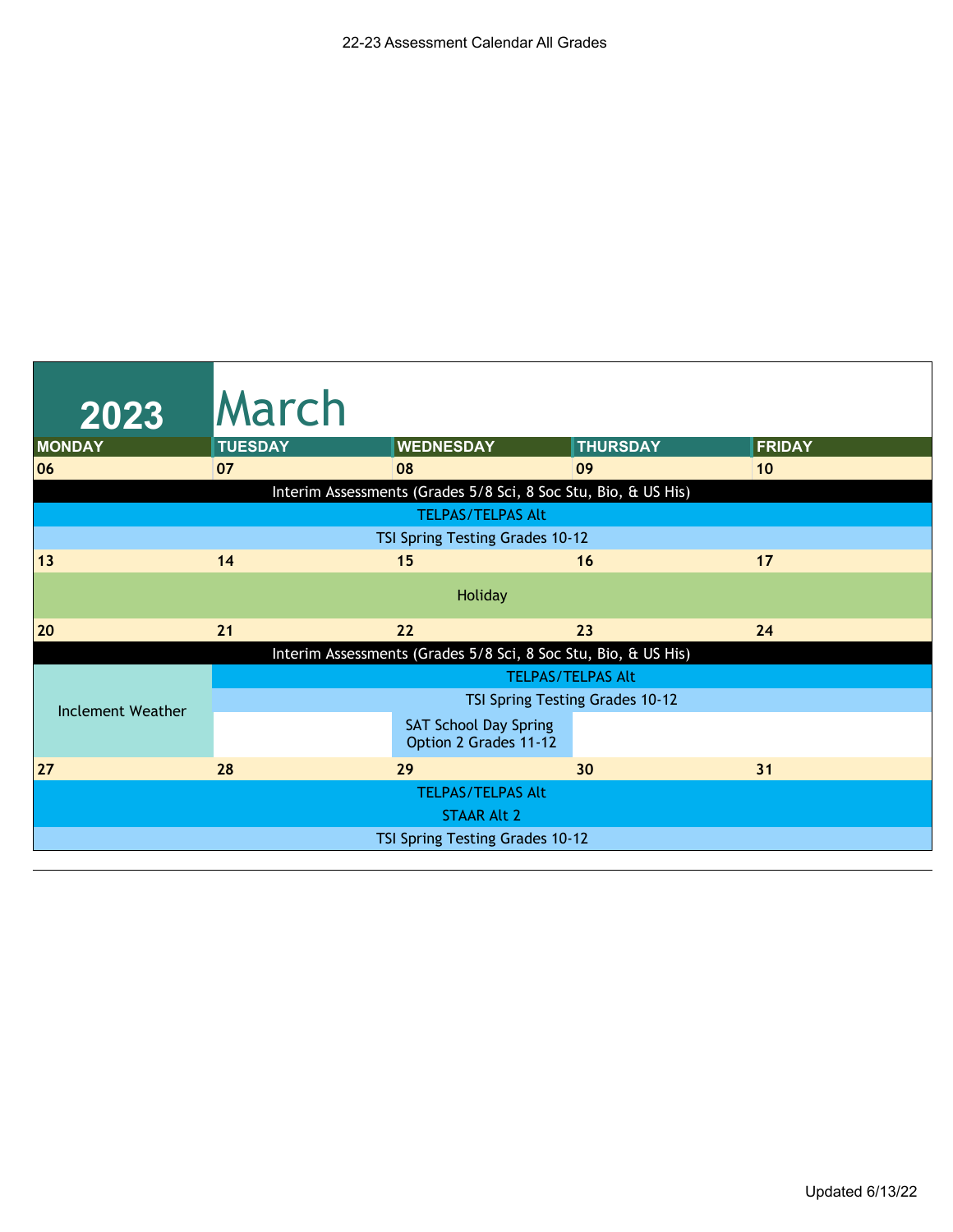|                                                                  | <b>TUESDAY</b>                                                                                     |                                                                  |                                                                                   |                     |  |  |  |
|------------------------------------------------------------------|----------------------------------------------------------------------------------------------------|------------------------------------------------------------------|-----------------------------------------------------------------------------------|---------------------|--|--|--|
| <b>MONDAY</b><br>03                                              | 04                                                                                                 | <b>WEDNESDAY</b><br>05                                           | <b>THURSDAY</b><br>06                                                             | <b>FRIDAY</b><br>07 |  |  |  |
|                                                                  |                                                                                                    | <b>STAAR Alt 2</b>                                               |                                                                                   |                     |  |  |  |
|                                                                  |                                                                                                    | TSI Spring Testing Grades 10-12                                  |                                                                                   | Holiday             |  |  |  |
| 10                                                               | 11                                                                                                 | 12                                                               | 13                                                                                | 14                  |  |  |  |
|                                                                  |                                                                                                    |                                                                  | <b>STAAR Alt 2</b>                                                                |                     |  |  |  |
|                                                                  |                                                                                                    |                                                                  | TSI Spring Testing Grades 10-12                                                   |                     |  |  |  |
| Holiday                                                          |                                                                                                    |                                                                  | ELA On-Demand Collection Window Grade K (Post-Narrative data entered by April 28) |                     |  |  |  |
|                                                                  |                                                                                                    | <b>SAT School Day Spring</b><br>Option 3 Grades 11-12            |                                                                                   |                     |  |  |  |
| 17                                                               | 18                                                                                                 | 19                                                               | 20                                                                                | 21                  |  |  |  |
|                                                                  |                                                                                                    | <b>STAAR Alt 2</b>                                               |                                                                                   |                     |  |  |  |
|                                                                  |                                                                                                    |                                                                  | Eng I/II STAAR EOC                                                                |                     |  |  |  |
|                                                                  |                                                                                                    | TSI Spring Testing Grades 10-12                                  |                                                                                   |                     |  |  |  |
|                                                                  |                                                                                                    | <b>Math Universal Screener Grades 3-6</b>                        |                                                                                   |                     |  |  |  |
|                                                                  |                                                                                                    | Early Math Assesments (Universal Screener) Grades K-2            |                                                                                   |                     |  |  |  |
|                                                                  | Reading Literacy Assessments (see revised guidelines) K-4 & Dyslexia Screener Grade K              |                                                                  |                                                                                   |                     |  |  |  |
| Reading Literacy Assessments (see revised guidelines) Grades 5-6 |                                                                                                    |                                                                  |                                                                                   |                     |  |  |  |
|                                                                  | ESL/Bader Grades 7-12                                                                              |                                                                  |                                                                                   |                     |  |  |  |
| 24                                                               | 25                                                                                                 | 26                                                               | ESL/HMH Inventory Grades 7-12<br>27                                               | 28                  |  |  |  |
|                                                                  |                                                                                                    | <b>STAAR Alt 2</b>                                               |                                                                                   |                     |  |  |  |
|                                                                  |                                                                                                    | STAAR Testing 3-8 Rdg, Eng I/II EOC                              |                                                                                   |                     |  |  |  |
|                                                                  |                                                                                                    |                                                                  | STAAR Testing Grades 5/8 Sci/SS, Bio EOC, US His EOC                              |                     |  |  |  |
|                                                                  |                                                                                                    | TSI Spring Testing Grades 10-12                                  |                                                                                   |                     |  |  |  |
|                                                                  | <b>SAT School Day Spring</b><br>Option 4 Grades 11-12                                              |                                                                  |                                                                                   |                     |  |  |  |
|                                                                  | <b>Math Universal Screener Grades 3-6</b><br>Early Math Assesments (Universal Screener) Grades K-2 |                                                                  |                                                                                   |                     |  |  |  |
|                                                                  | Reading Literacy Assessments (see revised guidelines) K-4 & Dyslexia Screener Grade K              |                                                                  |                                                                                   |                     |  |  |  |
|                                                                  |                                                                                                    | Reading Literacy Assessments (see revised guidelines) Grades 5-6 |                                                                                   |                     |  |  |  |
|                                                                  |                                                                                                    | <b>Pre-K Assessments</b>                                         |                                                                                   |                     |  |  |  |
|                                                                  |                                                                                                    | ESL/Bader Grades 7-12                                            |                                                                                   |                     |  |  |  |
|                                                                  |                                                                                                    | ESL/HMH Inventory Grades 7-12                                    |                                                                                   |                     |  |  |  |